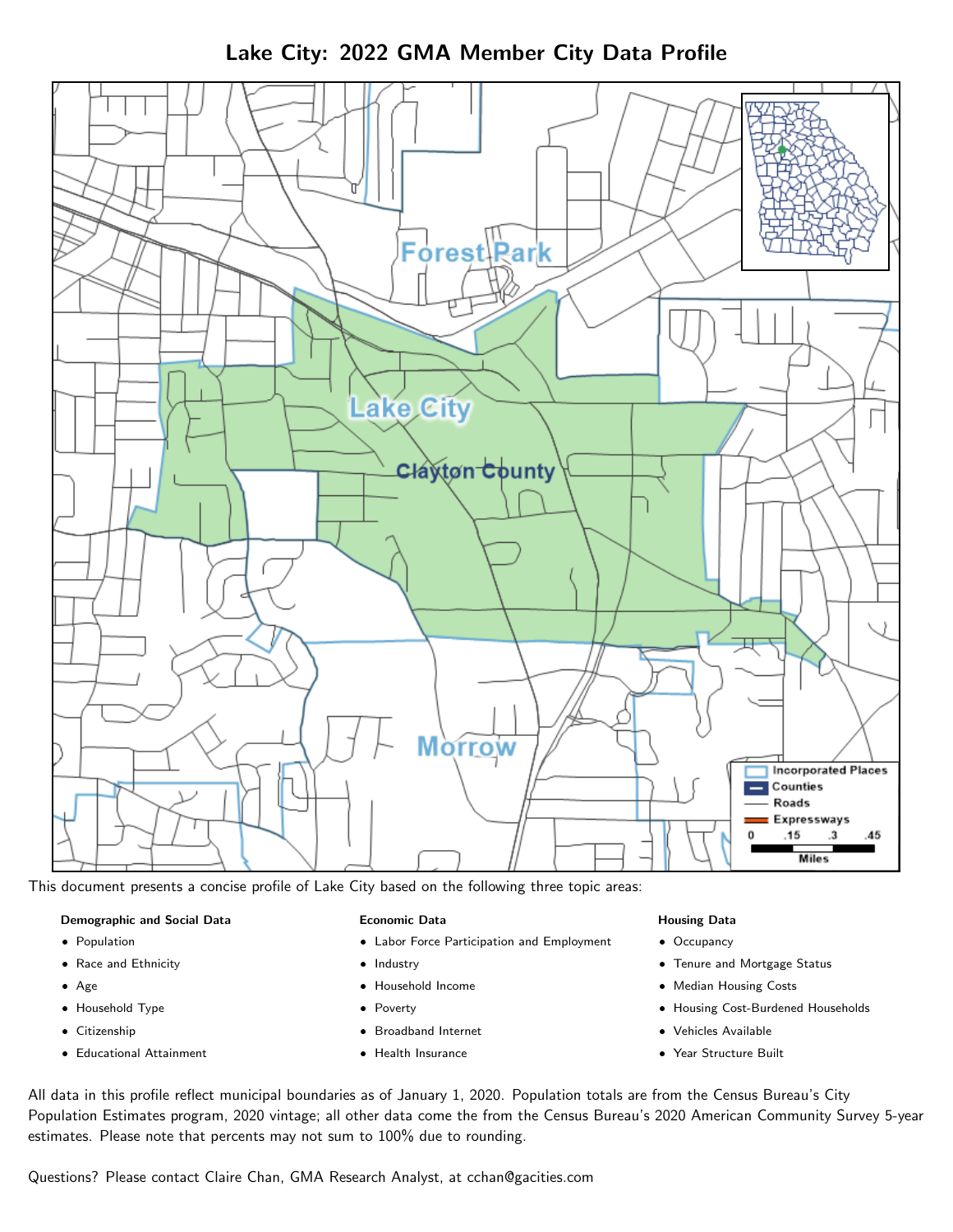## Lake City: Demographic and Social





16% 14% 12% 10% 8% 6% 4% 2% 0% 2% 4% 6% 8% 10% 12% 14% 16%

Source: American Community Survey, 2020 5-year estimates, table B01001 Source: American Community Survey, 2020 5-year estimates, table B11001

## **Citizenship**



Source: American Community Survey, 2020 5-year estimates, table B05002 Source: American Community Survey, 2020 5-year estimates, table B15002

## Race and Ethnicity



Source: U.S. Census Bureau, City Population Estimates, 2020 vintage Source: American Community Survey, 2020 5-year estimates, table B03002

## Household Type



## Educational Attainment



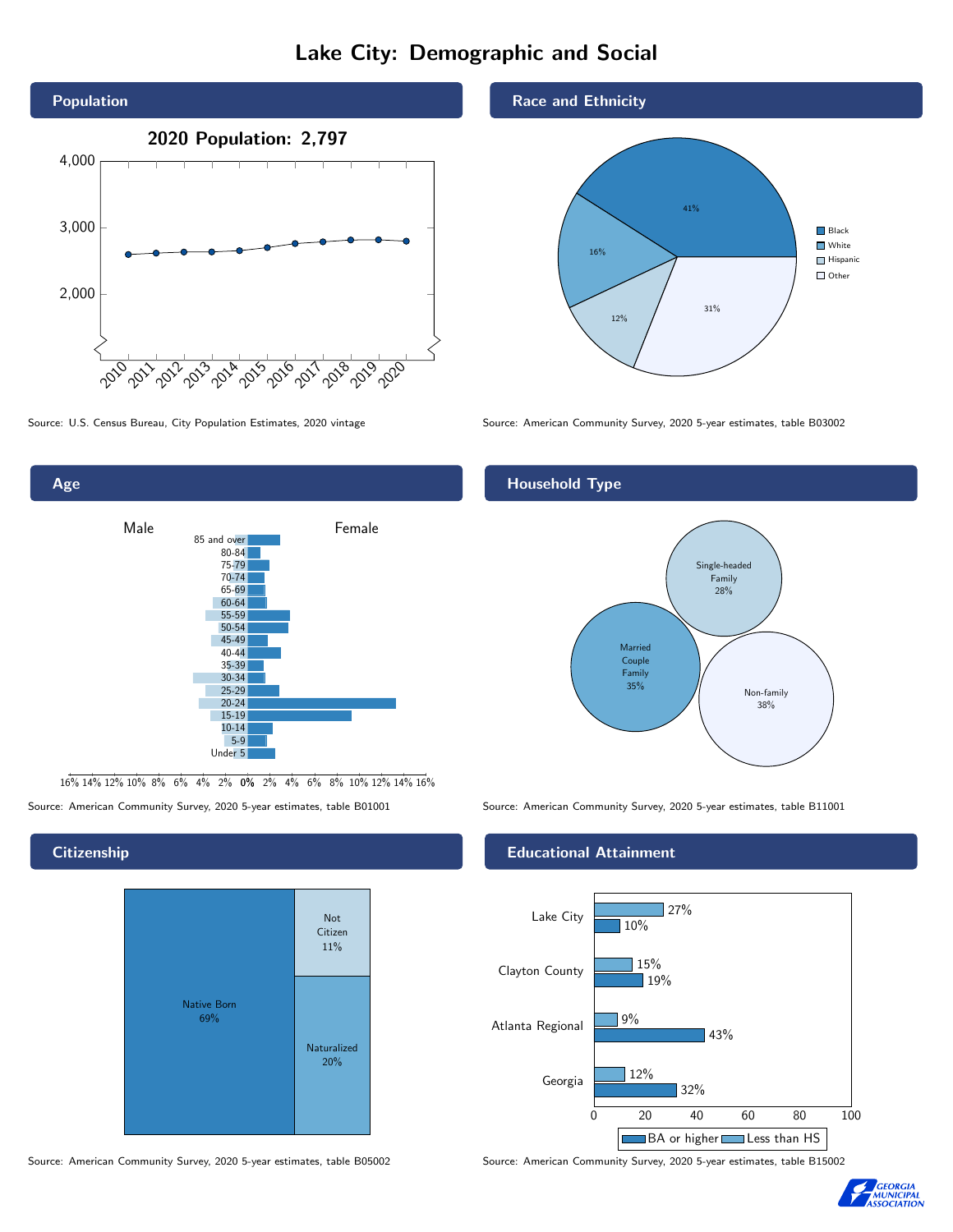## Lake City: Economic



Source: American Community Survey, 2020 5-year estimates, table B23001 Note: Unemployment rate is based upon the civilian labor force.



Source: American Community Survey, 2020 5-year estimates, tables B19013 and B19025 Source: American Community Survey, 2020 5-year estimates, table B17010



## Industry

| Agriculture, forestry, fishing and hunting, and mining      | $0\%$ |
|-------------------------------------------------------------|-------|
| Construction                                                | $2\%$ |
| Manufacturing                                               | 12%   |
| <b>Wholesale Trade</b>                                      | $2\%$ |
| Retail Trade                                                | 23%   |
| Transportation and warehousing, and utilities               | 11%   |
| Information                                                 | $0\%$ |
| Finance and insurance, real estate, rental, leasing         | 3%    |
| Professional, scientific, mgt, administrative, waste mgt    | 8%    |
| Educational services, and health care and social assistance | 20%   |
| Arts, entertainment, recreation, accommodation, food        | 11%   |
| service                                                     |       |
| Other services, except public administration                | 9%    |
| Public administration                                       | $1\%$ |

Source: American Community Survey, 2020 5-year estimates, table C24030



### Health Insurance



Source: American Community Survey, 2020 5-year estimates, table B28002 Source: American Community Survey, 2020 5-year estimates, table B18135